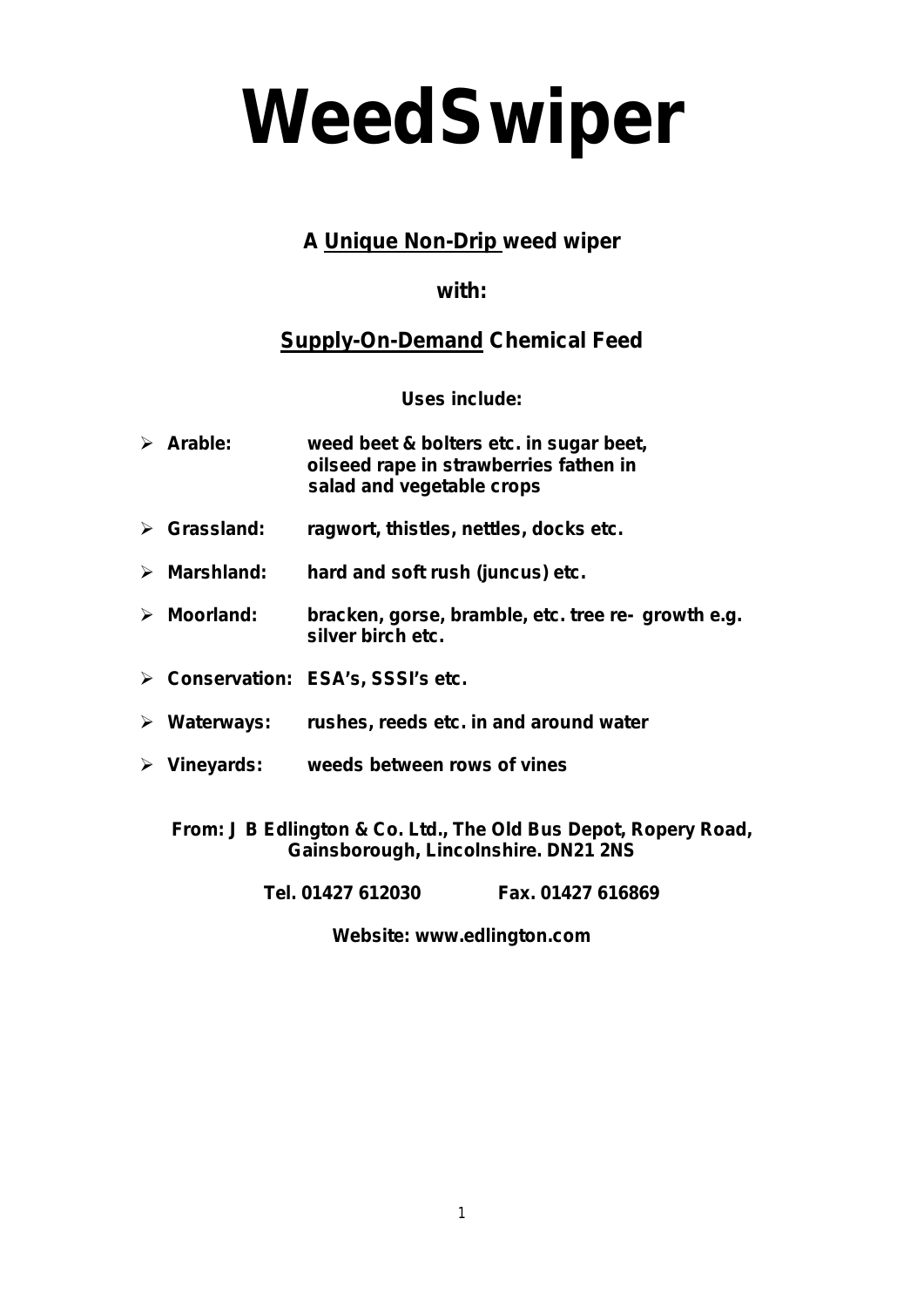# **WeedSwiper**

#### **A New Generation of Weed Wiper from: J B Edlington & Co. Ltd.**

#### **Unique features of the WeedSwiper include:**

- **SUPPLY-ON-DEMAND.** Automatic control of fluid flow to the contact pads via the patented sensors and Hydrostat control system
- Contact pads manufactured from R12, a strong, tufted material that holds fluid until a target plant is swiped
- Pad material with extremely good fluid retention properties
- 150mm (6") deep pads provide a large fluid transfer area ensuring adequate dose of active ingredient (a.i.)
- All units can be folded and operated at narrower widths than their overall working width, and have simple boom end break-back return systems
- Pad height can be altered on all units to suit the terrain, weed height, etc.

#### **Fluid control to the contact pads:**

- The unique Hydrostat controller has variable settings to control the pump output to the pads, replacing fluid only when it has been swiped onto the target plant
- Hydrostat settings of 0 9 reflect the dilution rate of the a.i.
- Sensors in the pad material constantly measure pad wetness and, via the Hydrostat control system, replace fluid only as it is required
- The pad cannot receive more fluid than the chosen Hydrostat setting allows hence preventing a.i. from reaching non-target plants
- Hydrostat settings can be altered 'on the move' if required

#### **Tanks:**

 Every WeedSwiper is supplied with 2 tanks, one for the a.i. mixture, the other for clean water

The clean water tank is used to:

a) Wet the pads to near saturation point **PRIOR** to any work being carried out b) Rinse the WeedSwiper through AFTER work. Detergent and brushing may also be required to clear any plant wax and soil from the pads

NB. ALWAYS pre-mix the a.i. solution **BEFORE** putting it into the tank.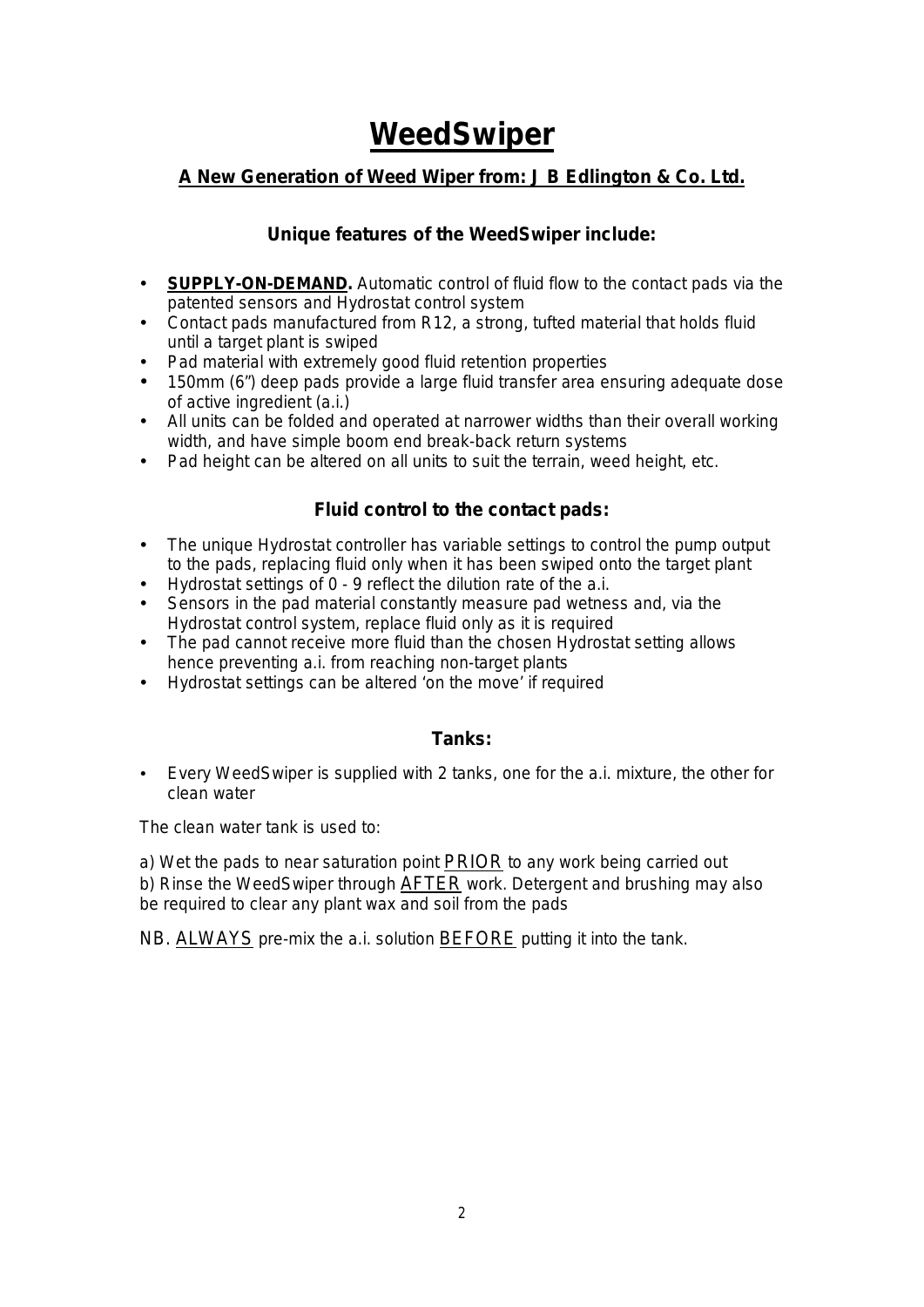#### **WeedSwiper Target Plants**

The WeedSwiper can control weeds growing at least 150mm (6") above the desired plant species. Weeds in arable, grassland, forestry, vineyards, and amenity situations, and around waterways can be controlled.

EXAMPLES OF TARGET WEEDS INCLUDE: ragwort, thistles, nettles, docks, bracken, gorse, heather, broom, bramble, weed beet, wild chrysanthemum, fathen, wild oats, reed, bulrush, sedge, soft rush, ground elder, japanese knotweed, giant hogweed, rosebay willow herb, silver birch re-growth, hazel, rhododendron plus volunteer arable crops e.g. potatoes, oilseed rape, etc.

#### **WeedSwiper Control of Weed Beet in Sugar Beet**

A serious problem where sugar beet is grown. Control is aimed at reducing the seed return whenever possible within the rotation.

The WeedSwiper can be used in the sugar beet crop and must target those weed beet which are at least 150mm (6") above the crop canopy, hence providing a clear target for the contact pads.

This treatment can be carried out from the time the weed beet are visible above the crop canopy, usually June - early July, until early August, although best results will be achieved from treatments applied to freshly bolted stems. When this is done effectively the weed beet will collapse and decompose by September. Treatments will be timed to treat each new flush of plants as they reach the critical minimum height above the crop. Two or more treatments may be required to achieve best results, with each treatment being carried out in the opposite direction to the previous one.

Swiping in late July to early August is usually treating plants that are showing signs of seed formation and, at this stage, the target weeds are unlikely to collapse and decay although seed viability will be greatly reduced. It is still, therefore, worth undertaking but may not have the optimum effect. Where plant density is high, each treatment should be carried out in opposite directions to one another, on the same day, where possible.

NB. ENSURE SUFFICIENT TIME HAS ELAPSED BETWEEN ANY 2 APPLICATIONS TO ALLOW THE PRODUCT FROM THE PREVIOUS TREATMENT TO DRY.

Weed beet can most effectively be controlled using the a.i. glyphosate.

The standard glyphosate 360 g/l formulation at the following dilution rates have been used; 1 in 1 part water (50%), 1 in 2 parts water (33%), 1 in 3 parts water (25%). The stronger mixes have been used during the later stages of growth of the weed beet. Glyphosate formulated products have clearance for use through weed wipers as listed in the BCPC UK Pesticide Guide. Roundup Gold at 50% dilution rate is reported to have given excellent results during 2003.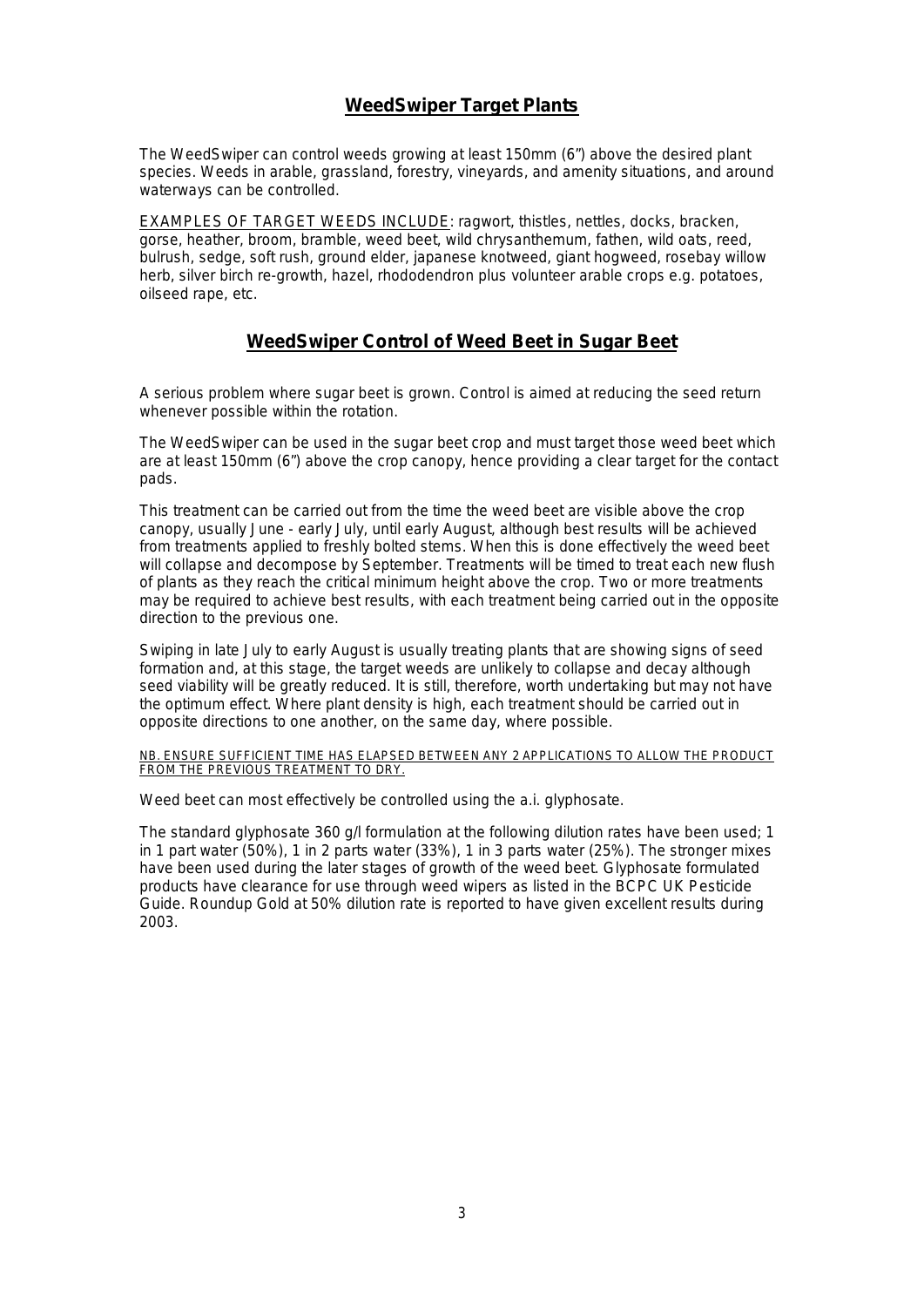#### **WeedSwiper Control of Grassland Weeds**

These weeds can be found in grassland, upland, hill or marsh grazing, forestry plantations, amenity situations, heath and common land, orchards, vineyards, etc.

The list includes those injurious plants listed in the Weed Act 1959 as; spear thistle, creeping or field thistle, curled and broad leaved dock and common ragwort.

DEFRA can take action where there is a risk of injurious weeds spreading from neighbouring land. The list also includes japanese knotweed, regarded as the most invasive plant in Britain, scheduled under the Wildlife and Countryside Act 1981, and the Environment Protection Act 1990. It is classified as controlled waste, spread by rhizomes and from cut stems which can regenerate. Some of these plants are poisonous:

RAGWORT: as listed in the Weed Act 1959. Poisonous to horses and cattle, occasionally sheep. Very unpalatable when green and growing. Dangerous when cut in hay or when wilting or decomposing after treatment. Contains alkaloids that accumulate in the liver and are not excreted over time. Stock MUST be kept out of treated areas for AT LEAST four weeks. Horses should be found alternative grazing for longer periods. Treated plants can be removed and burnt. Translocation of a.i. should be complete within two weeks of treatment although complete collapse may take longer.

BROOM: Alkaloid poisons are present in this plant.

RUSH: Hard and blue rush can be poisonous.

BRACKEN: Some one million acres are affected in the UK alone. The rhizome and green areas of this fern are poisonous. Cattle, sheep, horses and pigs can be affected. Both spores and rhizomes spread bracken. Spores released in September are carcinogenic when ripe and should be avoided. The WeedSwiper should be used on fully extended fronds in July and August. Herbicide will translocate to the root rhizome and reduce the vigour or kill the frond rhizome, hence reducing the vigour of the bracken area. This could take between two and five treatments to control. Glyphosate mixtures of between one part glyphosate in five parts water to one part glyphosate in twenty parts water have been effective.

ANIMALS MUST be kept away from wilting bracken and SHOULD NOT be returned until after the bracken has disintegrated.

HEMLOCK, HEMLOCK WATER DROPWORT and COWBANE are also toxic plants.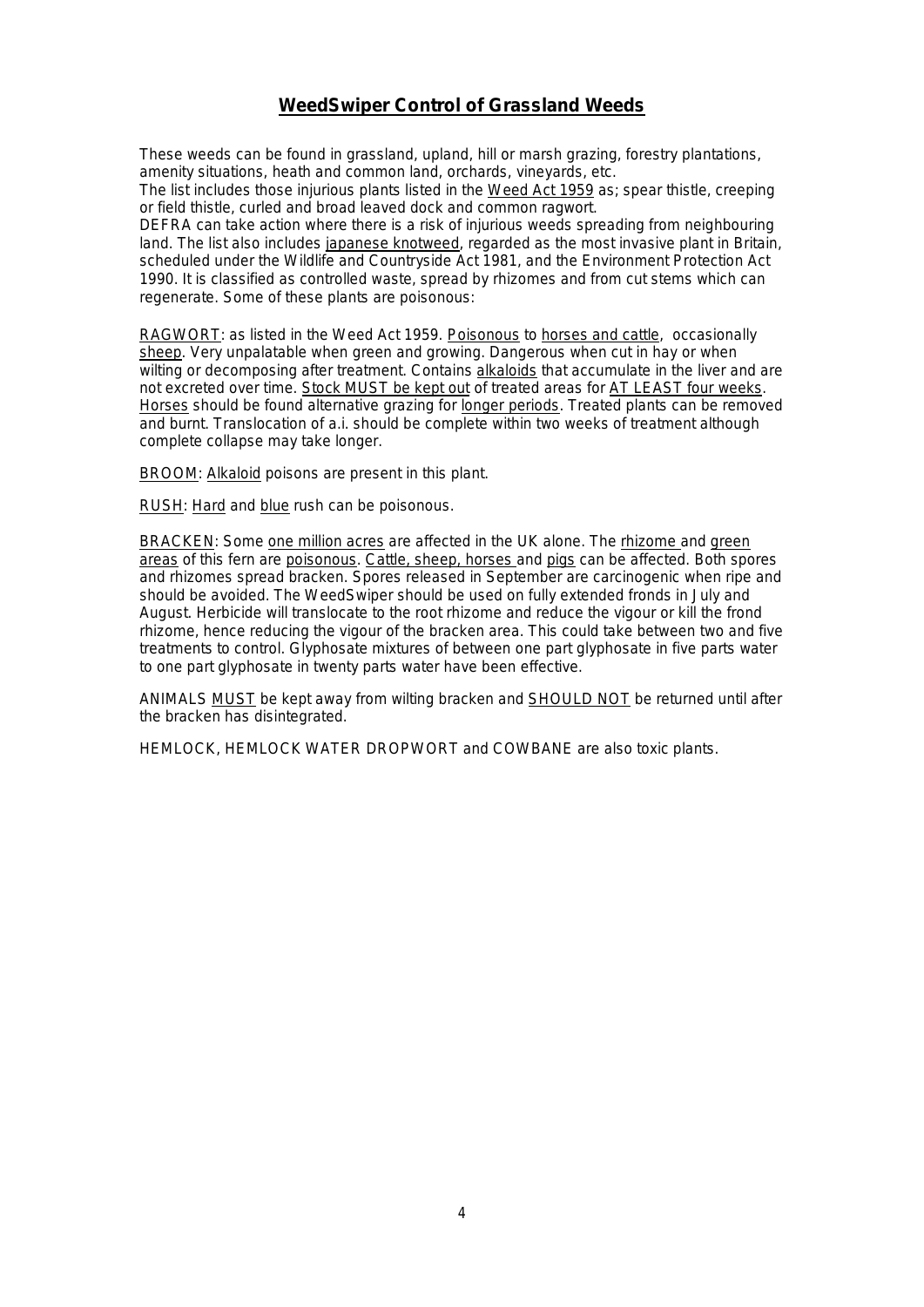#### **WeedSwiper Control of Grassland Weeds (continued)**

Most grassland weed plants will be controlled using glyphosate. Plants will be most sensitive to control, and present the best target, when approaching or during the early flowering stage. By the late flowering / early seed set stage, sensitivity and translocation will be reduced and the plants may not collapse and decompose. Seed viability can still be significantly reduced which, in turn, will help in reducing regeneration of that species.

Intensive grazing, just before treatment with the WeedSwiper, will allow improved contact for the contact pads with the target weeds, therefore reducing any damage to the desired grassland species.

Dense weeds may require further treatments.

The following products have clearance for use through weed wipers:

#### GLYPHOSATE 360 g/l

Text clearance. Marketed as Roundup from Monsanto, plus numerous other branded products from various manufacturers.

NOTE. Glyphosate 360 g/l formulations, at the following dilution rates, have been used: 1 to 1 part water (50%) through to 1 to 3 parts water (25%). Dilution rates may be 1 to 10 parts water through to 1 to 20 parts water when the weeds are lush and green. Where glyphosate 360 g/l is being used at 1 part glyphosate to 2 parts water the Hydrostat setting should be set somewhere around number 7 or 8 on the control box, whereas dilution rates of 1:1 (50%) will be a setting of 8+

#### CHLORPYRALID 200 g/l

Text clearance. Marketed as Dow Shield from Dow Agchem. NFU SOLA no. 0662/92. Maximum dose 1 l/ha per year. Target - thistles in established grassland.

#### CHLORPYRALID & TRICLOPYR - 60:240 g/l

Text clearance. Marketed as Grazon 90 from Dow Agchem. NFU SOLA no. 0692/95. Target woody weeds.

#### 2 4-D + DICAMBA + TRICLOPYR - 200:85:65 g/l

Text clearance. Marketed as Nufarm Nu-shot from Nufarm Whyte Ltd, or Broadsword from United Phosphorous.

NOTE. All precautions regarding toxic plants and return of stock to treated areas apply, as do all label precautions, recommendations and maximum dose restrictions.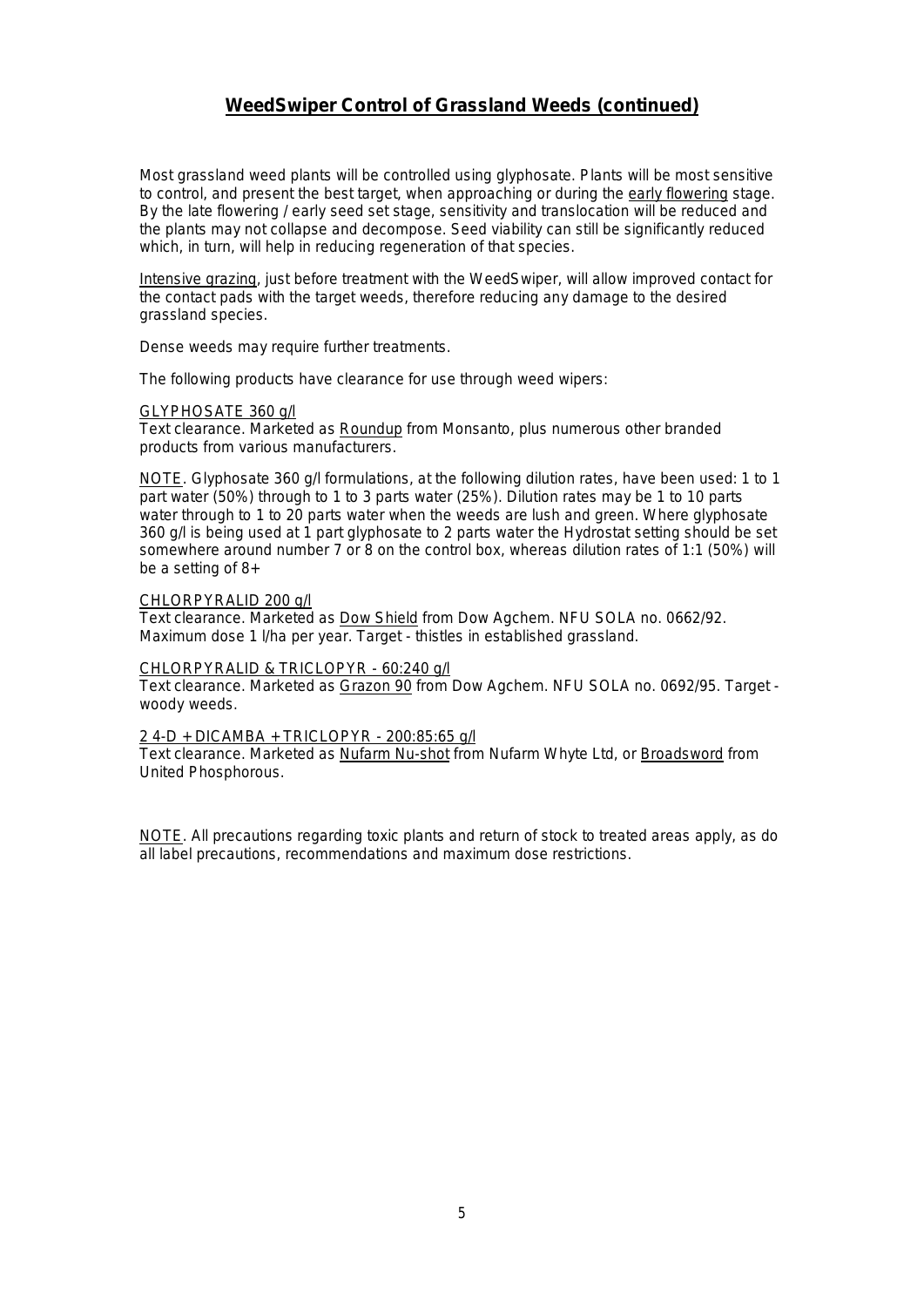#### **Operators Guide to Successful Use of the WeedSwiper**

- 1. Weeds must be at least 150mm (6") taller than the crop canopy to ensure no risk of damage to the desired plant species.
- 2. Treat weeds as they become tall enough to be swiped, more than once if necessary, with successive treatments carried out in the opposite direction to the previous one.
- 3. ALWAYS use one tank for a.i. mix and the other tank for clean water, thereafter NEVER change its use.
- 4. NEVER operate the pump with the tank outlet tap closed.
- 5. AVOID forward speeds above 10 kph.
- 6. Use water only to thoroughly wet the pad material PRIOR to any treatments.
- 7. Where the clean water tank has been used to wet the pads remember to move the feed pipe to the a.i. tank BEFORE continuing.
- 8. PRE-MIX the chosen product PRIOR to putting into the tank and avoid mixing more a.i. mixture than is required for the task. Dilution rates will vary depending upon weed species and maturity.
- 9. Start work with only half a tank of mixture to evaluate product use compared to weed density. This will help to avoid the need to dispose of excess product mix.
- 10. ALWAYS endeavour to prevent the pads from dripping a.i. mixture into the crop canopy by choosing the correct Hydrostat setting for the a.i. mixture.
- 11. IMPORTANT. When working on hillsides that are too steep to travel up and down it is advisable to work these areas in runs of no more than 200 metres long across the hill to ensure the product does not concentrate at one end of the pads.
- 12. Site the WeedSwiper in a designated area to avoid pollution. Set the Hydrostat knob to 'constant pump' until the pad material drips across the entire width. Slowly reduce the Hydrostat setting until the pump stops. On the first few runs keep nudging the Hydrostat setting up until the pump comes on, then reduce it until the pump stops. Repeat this process until you have determined the 'drip point' of the a.i. mixture. When this point has been reached slowly reduce the Hydrostat setting until the pump stops to ensure it is set just below the drip point of the a.j. mix being used.
- 13. Swipe the first two runs again to ensure weeds are adequately treated as, initially, product takes a little time to reach the pads. IMPORTANT. Always ensure sufficient product mix has run through the pads to be certain the a.i. mixture has reached the pre-mixed dilution rate.
- 14. ALWAYS wash off and clear the pads of any plant wax or soil which may build up during work.
- 15. At the end of each task rinse the system through thoroughly with clean water from the rinsing tank. Use the 'constant pump' setting on the Hydrostat box and swipe this mixture onto the area the work first began.
- 16. Boom covers are supplied for use when the WeedSwiper is being transported to:
	- a) Prevent damage occurring to the pads
	- b) Protect the environment from unintentional contact with contaminated pads